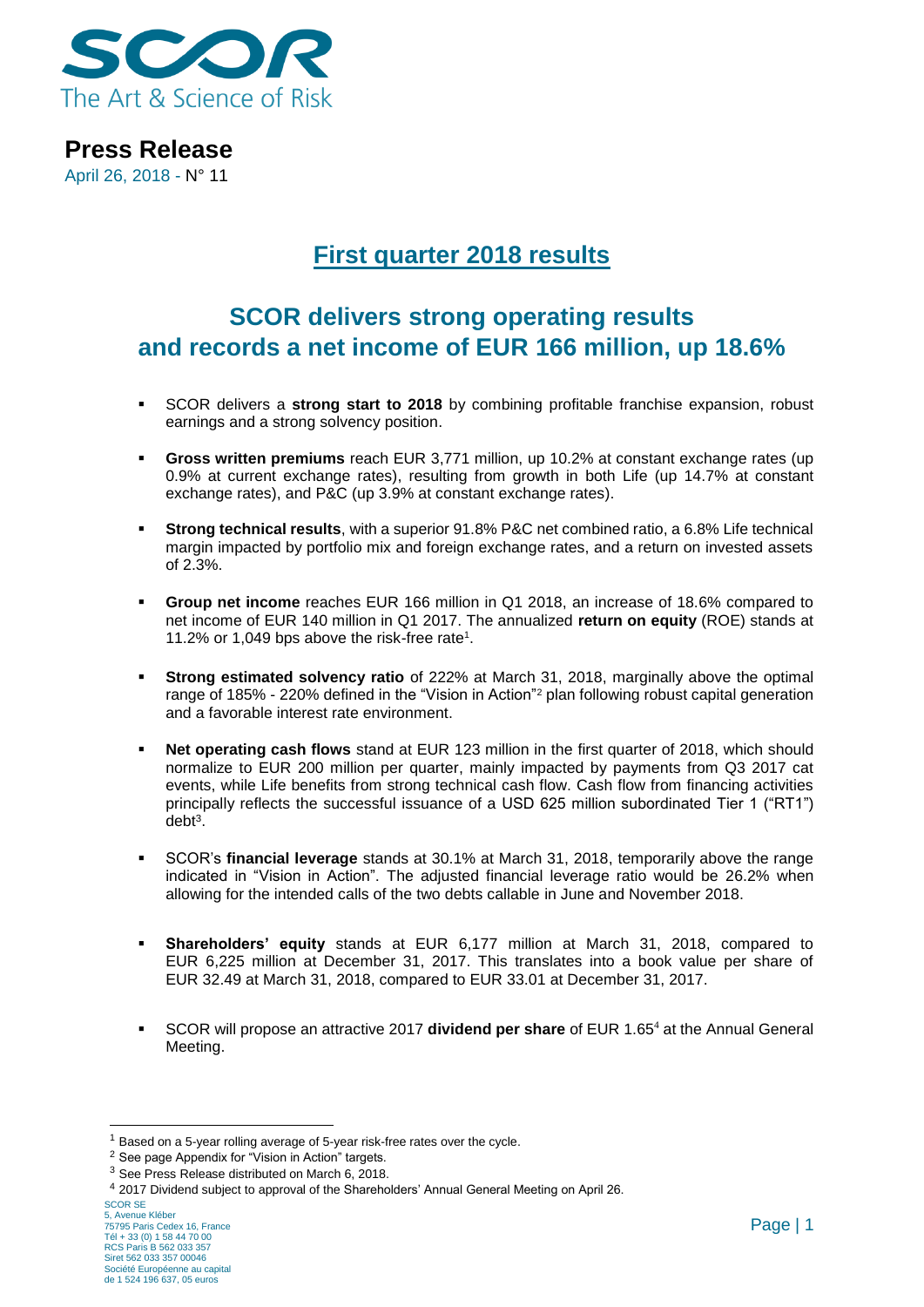

April 26, 2018 - N° 11

**•** The recent U.S. tax reform has required SCOR to implement certain changes to its operational structure. No accounting charge stemming from the U.S. tax reform is being accounted for in Q1 2018. The total non-recurring tax expense for the target operational structure is expected to be in the lower half of the USD 0 - 350 million range that was communicated in SCOR's fullyear 2017 disclosure<sup>5</sup>. The Group expects a limited impact on the solvency ratio. SCOR anticipates booking an accounting charge in Q2 2018 and the Group expects the implementation to be substantially completed by H2 2018.

#### *SCOR Group Q1 2018 key financial details:*

| In EUR millions (rounded, at current<br>exchange rates) | Q1 2018 | Q1 2017 | Variation  |
|---------------------------------------------------------|---------|---------|------------|
| Gross written premiums                                  | 3,771   | 3.739   | $+0.9%$    |
| Group cost ratio                                        | 5.0%    | 5.1%    | $-0.1$ pts |
| Annualized ROE                                          | 11.2%   | 8.6%    | $+2.6$ pts |
| Net income <sup>*</sup>                                 | 166     | 140     | $+18.6%$   |
| Shareholders' equity                                    | 6,177   | 6.840   | $-9.7%$    |

*(\*) Consolidated net income, Group share.*

**Denis Kessler, Chairman & Chief Executive Officer of SCOR, comments:** *"SCOR is off to a strong start for 2018: successful P&C renewals, the continued expansion of the Life business in key markets, notably Asia-Pacific, and a well-received debt issuance. The Group holds firmly to its "Vision in Action" plan and is on track to deliver on its targets. The Group continues to pursue its attractive shareholder remuneration policy, with a dividend of EUR 1.65 per share that has been submitted for approval at the Annual General Meeting. SCOR is strategically positioned for growth across its businesses and in targeted geographies."*

> **\* \* \***

de 1 524 196 637, 05 euros

SCOR SE 5, Avenue Kléber 75795 Paris Cedex 16, France Tél + 33 (0) 1 58 44 70 00 RCS Paris B 562 033 357 Siret 562 033 357 00046 Société Européenne au capital -<sup>5</sup> See Press Release distributed on February 22, 2018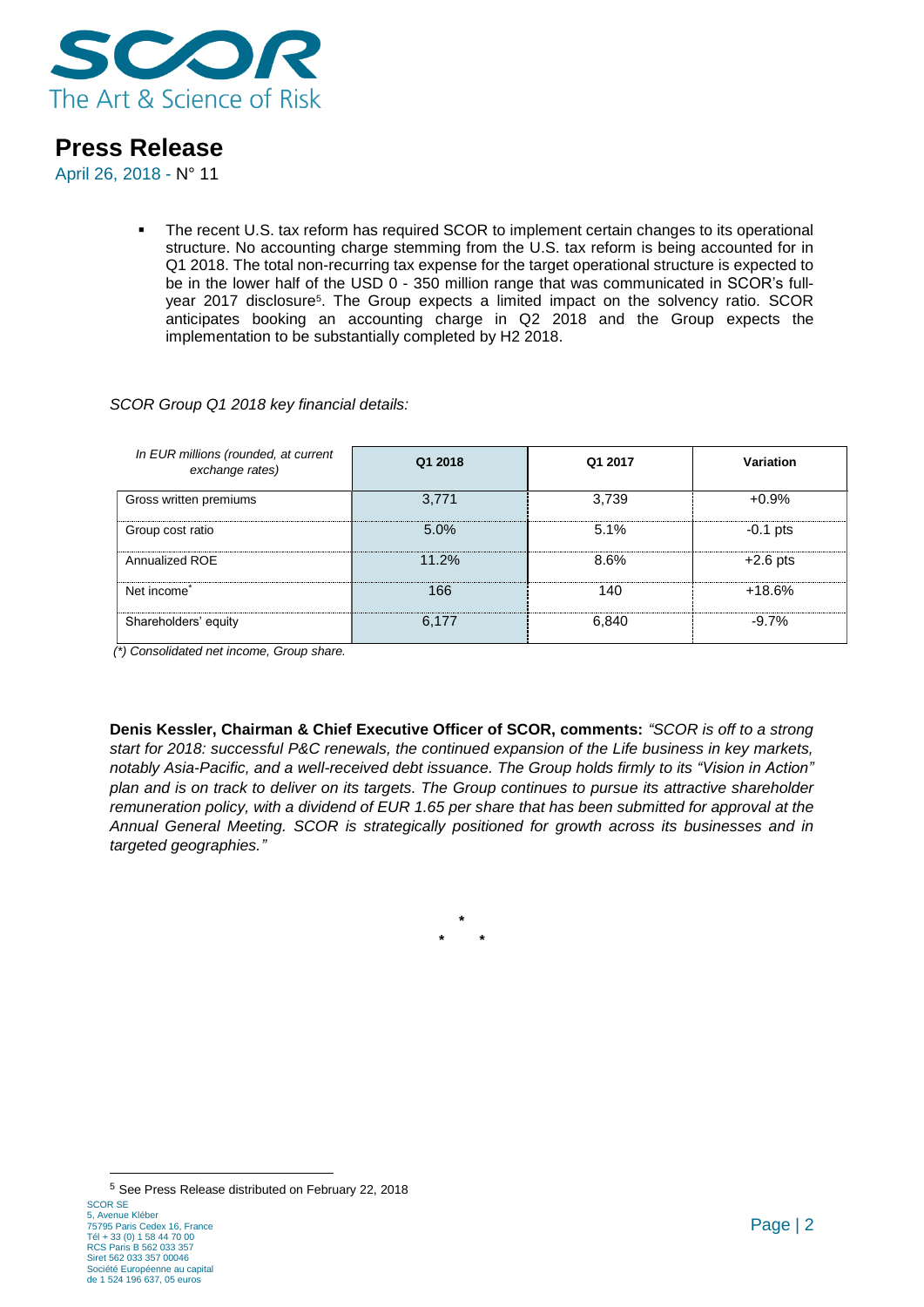

April 26, 2018 - N° 11

#### **In the first quarter of 2018, SCOR Global P&C delivers strong technical profitability with a net combined ratio of 91.8%**

SCOR Global P&C gross written premiums stand at EUR 1,480 million, up 3.9% at constant exchange rates compared to the same period last year (-5.0% at current exchange rates). The growth comes from P&C treaties in the U.S. and SCOR Business Solutions.

*SCOR Global P&C key figures:*

| In EUR millions (rounded, at<br>current exchange rates) | Q1 2018 | Q1 2017 | <b>Variation</b> |
|---------------------------------------------------------|---------|---------|------------------|
| Gross written premiums                                  | 1.480   | 1.558   | $-5.0\%$         |
| Combined ratio                                          | 91.8%   | 94.5%   | $-2.7$ pts       |

In line with the January renewals communication, the growth for the full-year 2018, at constant exchange rates, is expected to be within the 3% - 8% range assumed in "Vision in Action"<sup>6</sup> .

The excellent net combined ratio of 91.8% is driven by:

- A very robust net attritional and commission ratio, resulting from low man-made activity, of 80.3%<sup>7</sup> , 1 point below the 86.7% of Q1 2017 once 2017 is normalized for the 5.4% impact of Ogden net of reserve releases<sup>8</sup>;
- Nat cat net losses of 4.1% mainly due to the European windstorm Friederike and an earthquake in Papua New Guinea;
- Expense ratio of 7.4% that reflects the increasing weight of insurance business and the extended perimeter of retrocession.

The Q1 2018 normalized net combined ratio stands at 93.7%<sup>9</sup> , below the 95% - 96% assumption of "Vision in Action".

**At the April 1, 2018, renewals**, SCOR Global P&C grew gross written premiums by 13.5% at constant exchange rates to EUR 505 million, while improving risk adjusted pricing by 2.9% and maintaining stable terms and conditions. Growth was achieved in both Treaty (especially in India and the U.S.) and in Specialty Treaties (including in Agriculture, Credit and Surety and U.S. Cat). Overall, these renewals position SCOR Global P&C growth in line with "Vision in Action" assumptions.

<sup>1</sup> <sup>6</sup> See Appendix for "Vision in Action" targets.

<sup>&</sup>lt;sup>7</sup> The commission ratio includes a one off 1% impact of sliding scale commissions, which are a feature of some specific large contracts in China. This impact offsets reduced loss ratios.

<sup>&</sup>lt;sup>8</sup> Q1 2017 was negatively impacted by 8.9% of the change in Ogden rate partly balanced by 3.5% of reserves releases.

<sup>&</sup>lt;sup>9</sup> See Appendix E of the Q1 2018 Earnings Presentation for detailed calculation of the net combined ratio.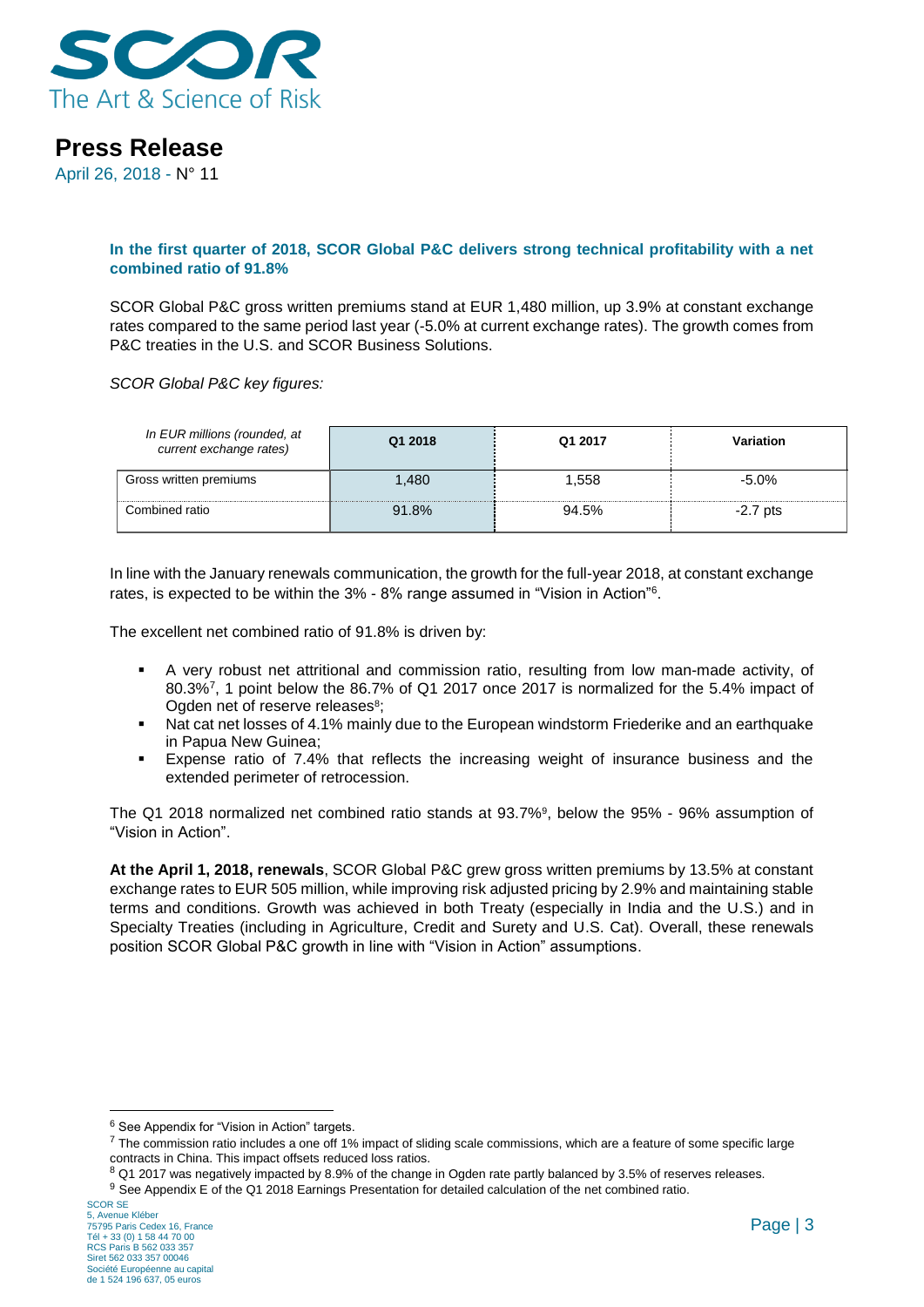

April 26, 2018 - N° 11

#### **SCOR Global Life records strong profitable growth in the first quarter of 2018, further expanding the franchise in Asia-Pacific**

SCOR Global Life records strong growth in Q1 2018 with gross written premiums standing at EUR 2,291 million, up 14.7% at constant exchange rates compared to Q1 2017 (+5.0% at current exchange rates), notably driven by the Asia-Pacific region and Financial Solutions.

*SCOR Global Life key figures:*

| In EUR millions (rounded, at<br>current exchange rates) | Q1 2018 | Q1 2017 | Variation |
|---------------------------------------------------------|---------|---------|-----------|
| Gross written premiums                                  | 2,291   | 2.181   | $+5.0%$   |
| Life technical margin                                   | 6.8%    | 7.2%    | -0.4 pts  |

Full-year 2018 premium growth is expected to normalize, in line with the "Vision in Action" annual premium growth assumptions<sup>10</sup>.

The net technical result increases strongly to EUR 162 million, up 10.3% at constant exchange rates compared to Q1 2017.

The technical margin stands at 6.8% in Q1 2018 (7.0% at constant exchange rates), in line with "Vision in Action" assumptions, and is driven by performance of the in-force portfolio in line with expectations, and profitability of new business in line with the Group's ROE target.

The integration of MutRé has been successfully completed. This results in a badwill of EUR 26 million under PGAAP Accounting, and gross written premiums of EUR 33 million, or 1.5% of growth, with technical margins in line with "Vision in Action".

#### **SCOR Global Investments delivers a return on invested assets of 2.3% in the first quarter of 2018**

SCOR Global Investments continues to position its investment portfolio in line with the "Vision in Action" target asset allocation:

- Liquidity at 5% (stable vs. Q4 2017);
- Corporate bonds at 47% (+1 pt vs. Q4 2017):
- Fixed income portfolio of very high quality, with an average rating of A+, and stable duration at 4.6 years<sup>11</sup>.

<sup>1</sup> <sup>10</sup> See Appendix for "Vision in Action" targets.

<sup>11</sup> 5.0-year duration on invested assets (vs. 5.0 years in Q4 2017).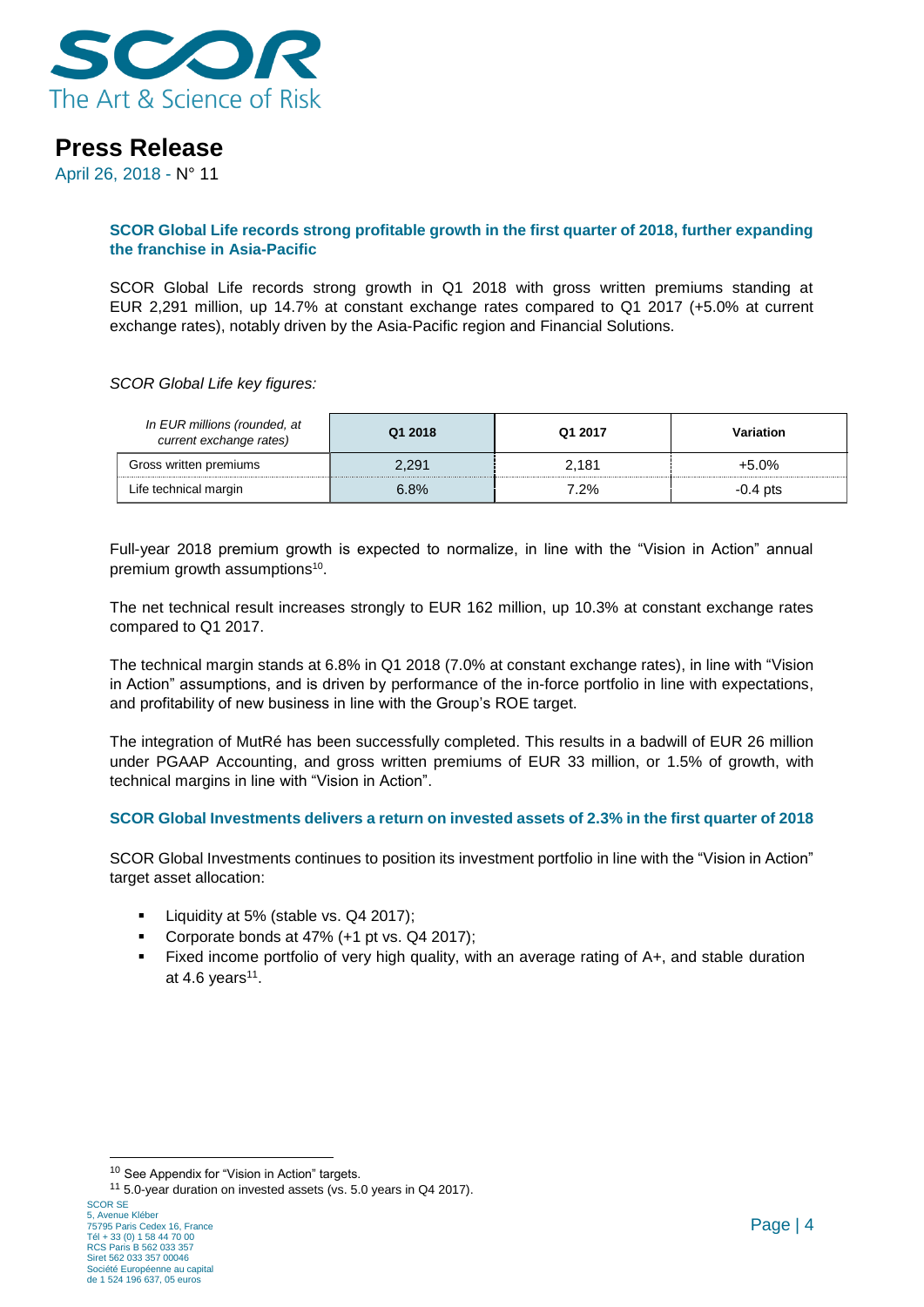

April 26, 2018 - N° 11

*SCOR Global Investments key figures:*

| In EUR millions (rounded, at current<br>exchange rates)        | Q1 2018 | Q1 2017 | Variation  |
|----------------------------------------------------------------|---------|---------|------------|
| Total investments                                              | 27,563  | 27.884  | $-1.2%$    |
| of which total invested assets                                 | 18.862  | 19.373  | $-2.6%$    |
| of which total funds withheld by<br>cedants and other deposits | 8.701   | 8.511   | $+2.2%$    |
| Return on investments <sup>*</sup>                             | 2.0%    | 2.3%    | $-0.3$ pts |
| Return on invested assets**                                    | 2.3%    | 2.6%    | $-0.3$ pts |

(\*) Annualized, including interest on deposits (i.e. interest on funds withheld).

(\*\*) Annualized, excluding interest on deposits (i.e. interest on funds withheld).

The investment portfolio remains liquid, with financial cash flows<sup>12</sup> of EUR 5.4 billion expected over the next 24 months, which is optimal in a period of rising interest rates.

Investment income on invested assets stands at EUR 108 million in Q1 2018, generating a return on invested assets of 2.3%.

The reinvestment yield stands at 2.7% at the end of Q1 2018<sup>13</sup>.

Under current market conditions, SCOR Global Investments expects the annualized return on invested assets to be in the upper part of the "Vision in Action" 2.5% - 3.2% range for FY2018 and over the entire strategic plan.

Regarding its ESG investment policy, SCOR reaffirms its commitment to helping manage climate risk. SCOR is expanding its coal divestment strategy based on the Global Coal Exit List (GCEL). SCOR currently holds no investments in the GCEL top 120 plant developers and has pledged to make no future investments in these companies

**\* \***

**\***

<sup>13</sup> Corresponds to marginal reinvestment yields based on Q1 2018 asset allocation of asset yielding classes (i.e., fixed income, loans and real estate), according to current reinvestment duration assumptions and spreads. Yield curves as of March 31, 2018.

1

<sup>&</sup>lt;sup>12</sup> Investable cash includes current cash balances and future coupons and redemptions.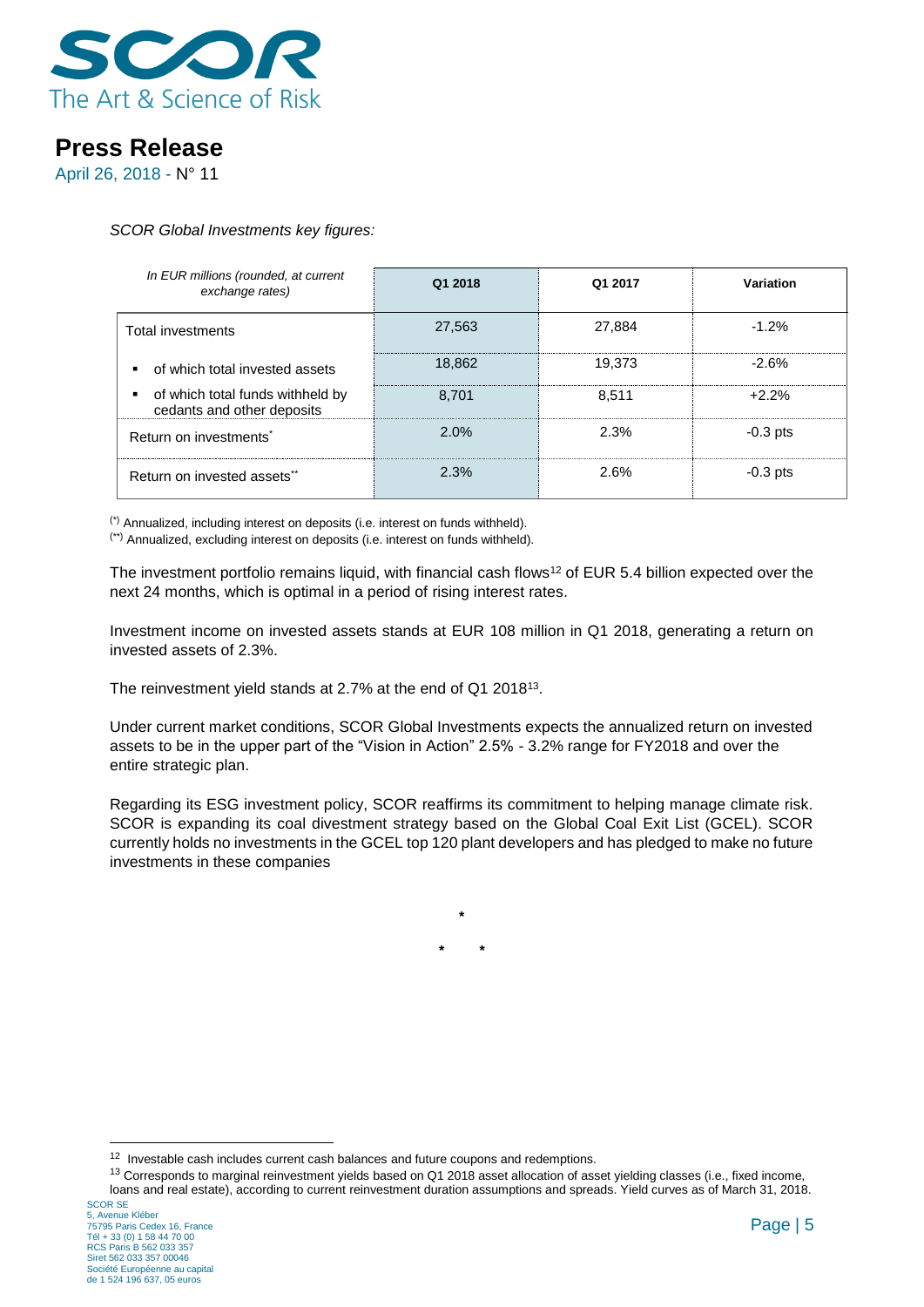

April 26, 2018 - N° 11

### **APPENDIX**

### **1 - P&L key figures Q1 2018 (in EUR millions, at current exchange rates)**

|                               | Q1 2018 | Q1 2017 | Variation |
|-------------------------------|---------|---------|-----------|
| <b>Gross written premiums</b> | 3,771   | 3,739   | $+0.9\%$  |
| P&C gross written premiums    | 1,480   | 1,558   | $-5.0\%$  |
| Life gross written premiums   | 2,291   | 2,181   | $+5.0\%$  |
| Investment income             | 134     | 151     | $-11.2%$  |
| <b>Operating results</b>      | 242     | 206     | $+17.5%$  |
| Net income <sup>1</sup>       | 166     | 140     | $+18.6%$  |
| Earnings per share (EUR)      | 0.88    | 0.75    | $+17.1%$  |
| <b>Operating cash flow</b>    | 123     | 22      | +459.1%   |

*1: Consolidated net income, Group share.*

#### **2 - P&L key ratios Q1 2018**

|                                    | Q1 2018 | Q1 2017 | Variation  |
|------------------------------------|---------|---------|------------|
| Return on investments <sup>1</sup> | 2.0%    | 2.3%    | $-0.3$ pts |
| Return on invested assets 1,2      | 2.3%    | 2.6%    | $-0.3$ pts |
| P&C net combined ratio 3           | 91.8%   | 94.5%   | $-2.7$ pts |
| Life technical margin <sup>4</sup> | 6.8%    | 7.2%    | $-0.4$ pts |
| Group cost ratio <sup>5</sup>      | 5.0%    | 5.1%    | $-0.1$ pts |
| <b>Return on equity (ROE)</b>      | 11.2%   | 8.6%    | $+2.6$ pts |

*1: Annualized; 2: Excluding funds withheld by cedants; 3: The combined ratio is the sum of the total claims, the total commissions and the total P&C management expenses, divided by the net earned premiums of SCOR Global P&C; 4: The technical margin for SCOR Global Life is the technical result divided by the net earned premiums of SCOR Global Life; 5: The cost ratio is the total management expenses divided by the gross written premiums.*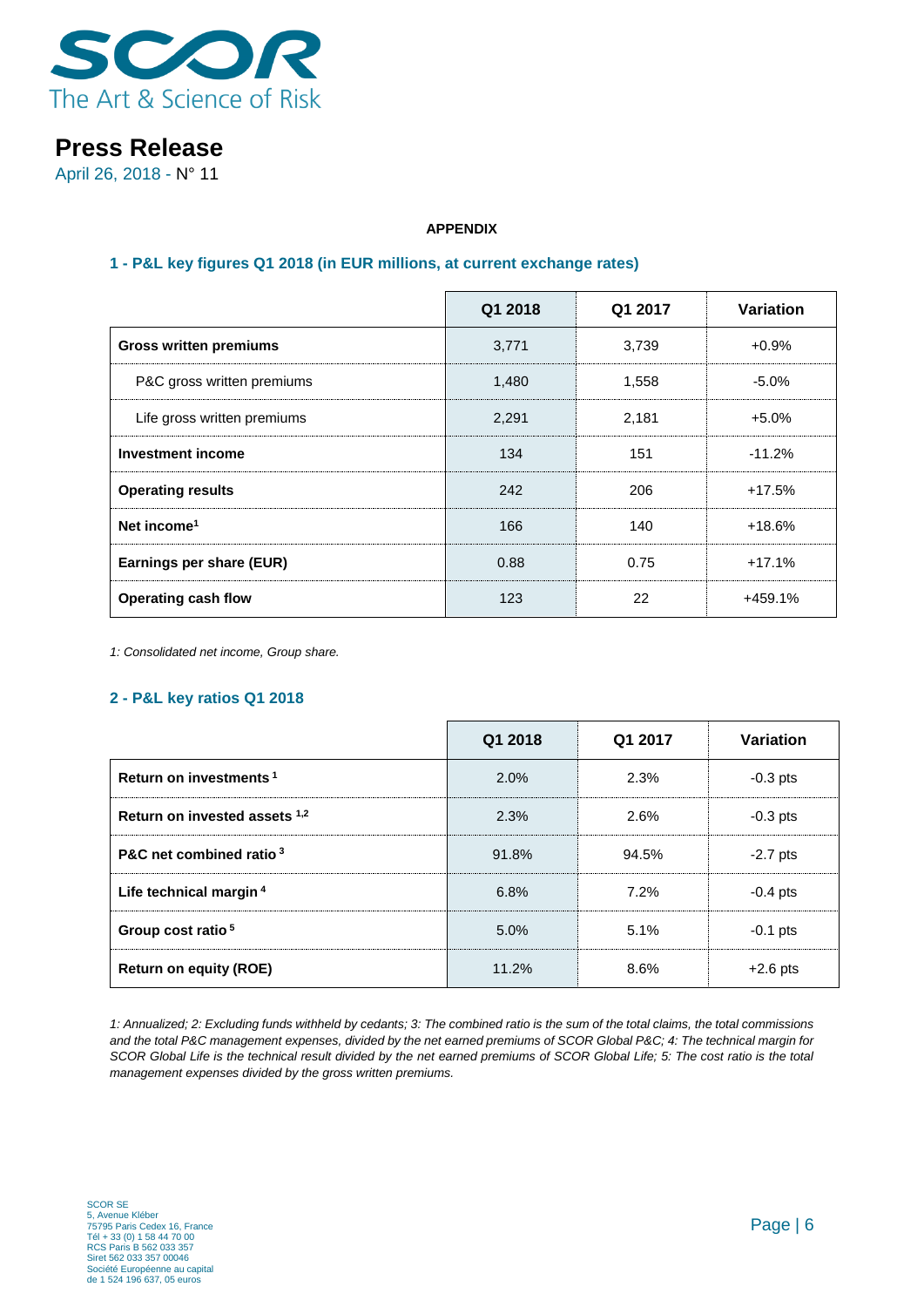

April 26, 2018 - N° 11

### **3 - Balance sheet key figures as on March 31, 2018 (in EUR millions, at current exchange rates)**

|                                 | As on March 31,<br>2018 | As on December 31,<br>2017 | Variation  |
|---------------------------------|-------------------------|----------------------------|------------|
| Total investments 1,2           | 27,563                  | 27.081                     | $+1.8%$    |
| Technical reserves (gross)      | 29.215                  | 29,006                     | $+0.7%$    |
| Shareholders' equity            | 6,177                   | 6.225                      | $-0.8%$    |
| Book value per share (EUR)      | 32.49                   | 33.01                      | $-1.6%$    |
| <b>Financial leverage ratio</b> | $30.1\%$ <sup>4</sup>   | 25.7%                      | $+4.4$ pts |
| Total liquidity <sup>3</sup>    | 1.210                   | 1.009                      | $+19.9%$   |

*1: Total investment portfolio includes both invested assets and funds withheld by cedants and other deposits, accrued interest, cat bonds, mortality bonds and FX derivatives; 2: Excluding 3rd party net insurance business investments; 3: Includes cash and cash equivalents. 4: The adjusted financial leverage ratio would be 26.2% when allowing for the intended calls of the two debts callable in June and November 2018.*

### **4 - "Vision in Action" targets**

|               | <b>Targets</b>                                                               |
|---------------|------------------------------------------------------------------------------|
| Profitability | ROE $\geq$ 800 bps above 5-year risk-free rate <sup>1</sup> , over the cycle |
| Solvency      | Solvency ratio in the optimal 185% - 220% range                              |

*1 Based on a 5-year rolling average of 5-year risk-free rates.*

#### **5 - "Vision in Action" assumptions**

|                    |                              | <b>Assumptions</b>    |
|--------------------|------------------------------|-----------------------|
| P&C                | Gross written premium growth | 3% p.a. - 8% p.a.     |
|                    | Combined ratio               | $-95\%$ - 96%         |
| Life               | Gross written premium growth | 5% p.a. - 6% p.a.     |
|                    | Technical margin             | $6.8\% - 7.0\%$       |
| <b>Investments</b> | Return on invested assets    | $2.5\% - 3.2\%$       |
|                    | Gross written premium growth | $-4\%$ p.a. - 7% p.a. |
| Group              | Cost ratio                   | $4.9\% - 5.1\%$       |
|                    | Tax rate                     | $22\% - 24\%$         |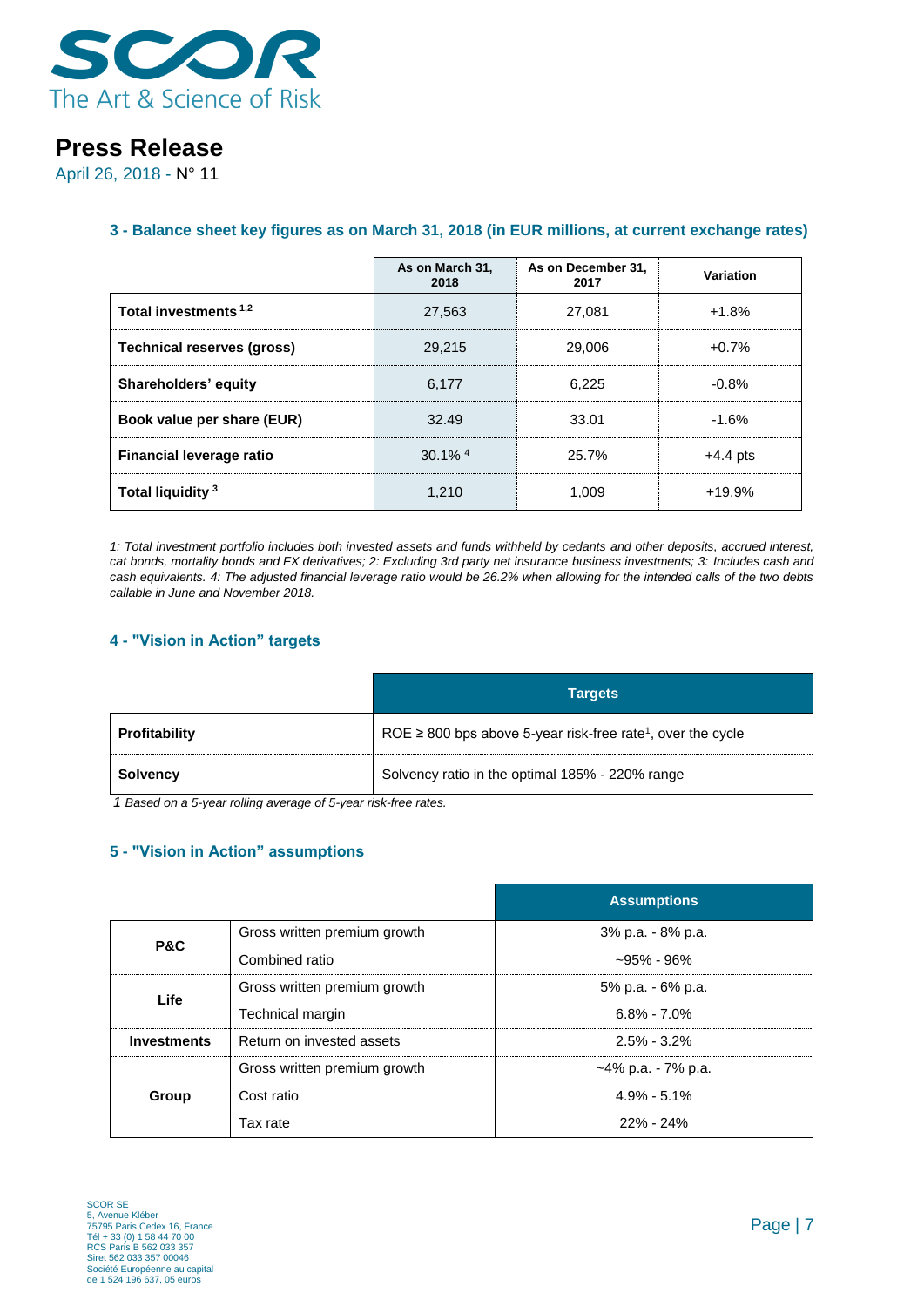

April 26, 2018 - N° 11

#### **Contact details**

**Marie-Laurence Bouchon** Group Head of Communications **+33 (0)1 58 44 75 43** [mbouchon@scor.com](mailto:mbouchon@scor.com)

**Ian Kelly** Head of Investor Relations **+44 (0)203 207 8561** [ikelly@scor.com](mailto:ikelly@scor.com)

[http://www.scor.com/](http://www.scor.com/en/)

Twitter: [@SCOR\\_SE](https://twitter.com/SCOR_SE)

#### **General**

Numbers presented throughout this report may not add up precisely to the totals in the tables and text. Percentages and percent changes are calculated on complete figures (including decimals); therefore the report might contain immaterial differences in sums and percentages due to rounding.

**\***

**\* \***

Unless otherwise specified, the sources for the business ranking and market positions are internal.

#### **Forward looking statements**

This report includes forward-looking statements and information about the objectives of SCOR, in particular, relating to its current or future projects. These statements are sometimes identified by the use of the future tense or conditional mode, as well as terms such as "estimate", "believe", "have the objective of", "intend to", "expect", "result in", "should" and other similar expressions. It should be noted that the achievement of these objectives and forwardlooking statements is dependent on the circumstances and facts that arise in the future. Forward-looking statements and information about objectives may be affected by known and unknown risks, uncertainties and other factors that may significantly alter the future results, performance and accomplishments planned or expected by SCOR. Information regarding risks and uncertainties that may affect SCOR's business is set forth in the 2017 reference document filed on February 23, 2018 under number D.18-0072 with the French Autorité des marchés financiers (AMF) and posted on SCOR's website [www.scor.com.](http://www.scor.com/)

In addition, such forward-looking statements are not "profit forecasts" in the sense of Article 2 of Regulation (EC) 809/2004.

#### **Financial information**

The Group's financial information contained in this report is prepared on the basis of IFRS and interpretations issued and approved by the European Union.

Unless otherwise specified, prior-year balance sheet, income statement items and ratios have not been reclassified.

SCOR SE 5, Avenue Kléber 75795 Paris Cedex 16, France Tél + 33 (0) 1 58 44 70 00 RCS Paris B 562 033 357 Siret 562 033 357 00046 Société Européenne au capital de 1 524 196 637, 05 euros